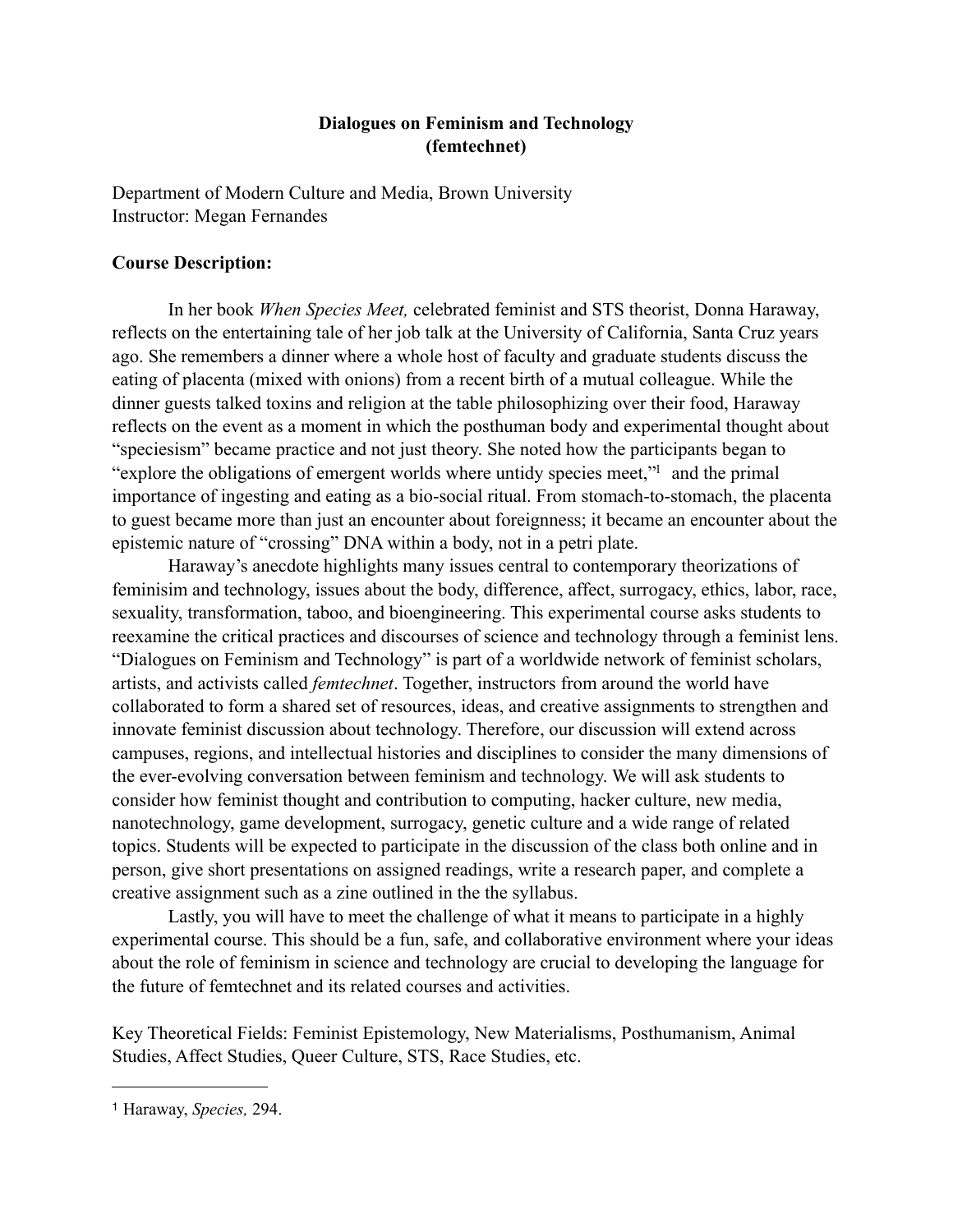# **Readings**

## **Archive:**

Selections from Stacy Alaimo: *Material Feminisms*  Elizabeth Grosz: "Sexual Difference and the Problems of Essentialism"

## **Body:**

Selection from Stacy Alaimo: *Bodily Natures* Selection from Colin Milburn: *Nanovisions*

## **Difference:**

Selection from Mel Chen: *Animacies: Biopolitics, Racial Mattering, and Queer Affect*

### **Discipline:**

Selection from Judith Butler: *Same Sex* Selection from Michel Foucault: *A History of Sexuality* 

### **Ethics:**

Selection from Sianne Ngai: "The Cuteness of the Avant-Garde" and selections from *Zany, Cute, Interesting*  Selection from Jane Bennett: *Vibrant Matter*

#### **Labor:**

Kalindi Vora: "Limits of Labor: Accounting for Affect and the Biological in Transnational Surrogacy and Service Work." *The South Atlantic Quarterly* 111:4, Fall 2012. pp. 681-700. [http://](http://saq.dukejournals.org/content/111/4/681.full.pdf+html) [saq.dukejournals.org/content/111/4/681.full.pdf+html](http://saq.dukejournals.org/content/111/4/681.full.pdf+html)

Kalindi Vora: "Medicine, Markets and the Pregnant Body: Indian Commercial Surrogacy and Reproductive Labor in a Transnational Frame." *Scholar & Feminist Online.* 2010. [http://](http://barnard.edu/sfonline/reprotech/vora_01.htm) [barnard.edu/sfonline/reprotech/vora\\_01.htm](http://barnard.edu/sfonline/reprotech/vora_01.htm)

## **Machine:**

Donna Haraway "The Cyborg Manifesto" Selection from Wendy Chun: *Programmed Visions* Selection from Eugene Thacker: *Biomedia*

#### **Place/Space:**

Selection from Karen Barad: *Meeting the Universe Halfway*  Selection from Trinh T. Minh Ha: Woman, Native, Other?

#### **Race:**

Selection from Lisa Nakamura: *Digitizing Race* Chela Sandoval: "New Sciences: Cyborg Feminism and the Methodology of the Oppressed"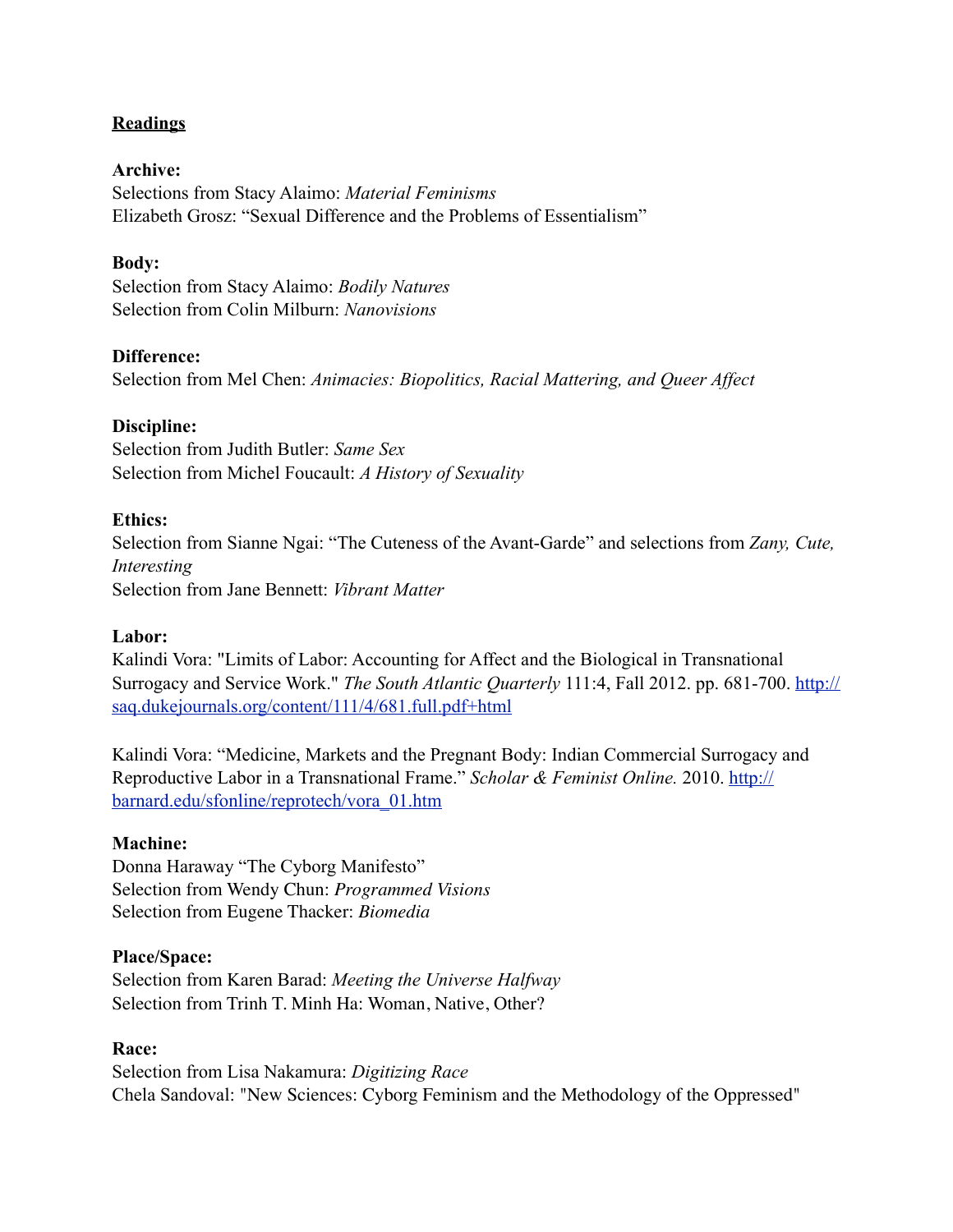## **Sexualities:**

Selection from Mel Chen: *Animacies: Biopolitics, Racial Mattering, and Queer Affect* Selection from Eliz

# **Systems:**

Selection from Katherine Hayles: *How we Became Posthuman* Selection from Wendy Chun: *Control and Freedom*

## **Transformation:**

Selection from Donna Haraway: *When Species Meet* Selection from Sarah Kember and Joanna Zylinska: *Life After New Media: Mediation as a Vital Process* 

# **Assignments and Grade Structure:**

## **Attendance (10%)**

It is absolutely mandatory that you attend class. Your absence is detrimental to your participation grade and to the rest of the class. In most circumstances, in-class activities and assignments cannot be made up. If you do miss class, it is your responsibility to get notes and homework from a classmate.

## **Participation (15%)**

You will earn your participation by engaging in a variety of in-class work, which may include but is not limited to discussion, freewrites, small group work, close reading exercises, dramatic exercises, etc. These activities will only enrich your understanding of the material if you come to class prepared. The frequency of these assignments will be based on the directions and diligence of the class. In other words, if students appear to be reading the material and coming to class prepared, I will not have to enforce extraneous assignments. However, if I feel that participation is faltering or that students are not fulfilling the requirements of the course, extra assignments will be necessary to ensure meaningful discussion of the material. Your participation grade will also depend on a class presentation you will be responsible for based on a weekly reading.

# **Keyword Video Assignment (20%)**

Students will create keyword videos with the help of the instructional technology department at Brown University on one of the weekly term topics from the course. The videos should be about 10 minutes and provide contextual information from the readings in the course as well as imaginative interpretations and examples from contemporary culture. For example, perhaps you want to discuss the term "Body" in the context of Colin Milburn's molecular erotics from his book, *Nanovisions* or transgressive animacies Mel Chen's book, *Animacies.* What do these texts emphasize in terms of how we desire? How do they figure "proper" or "appropriate" ways for bodies to interact? In turn, you could offer a discussion of how these theories are enacted in the popular, political, or aesthetic sphere.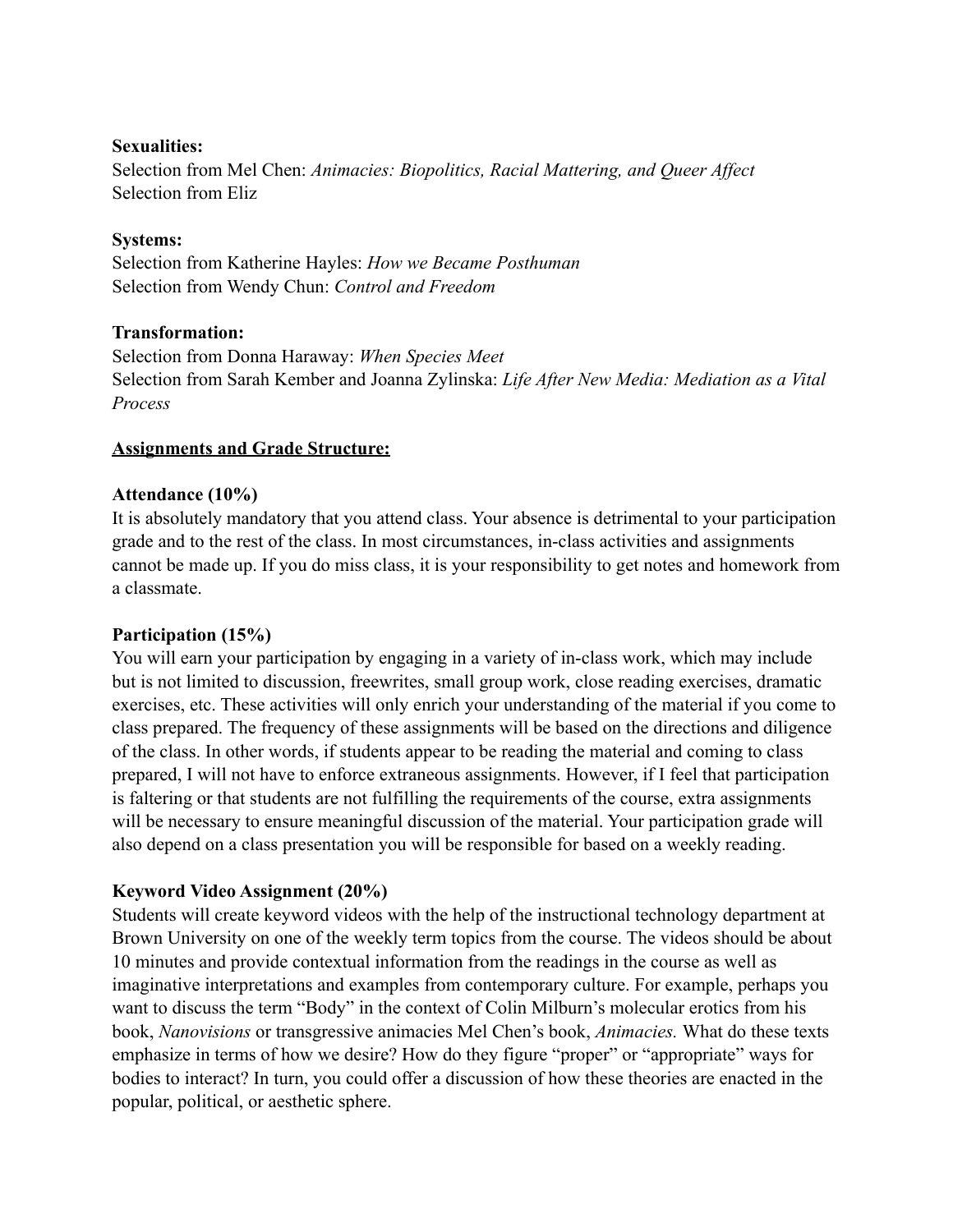## **Essay Assignment (25%)**

Questions and topics to be assigned. Papers should be 10-12 pages in length (no shorter). Papers due in class on a date TBA; hard copies only. Paper should have at least three peer reviewed sources.

# **Creative Assignment (30%)**

Similar to the Cotton Widow Project or Eleni Sikelianos' *Body Clock*, you are required to collaborate on a creative assignment. You will present your project to the class in a formal presentation with some written supplementary material. Be imaginative with this assignment. Consider conducting a video interview with a biology professor (with permission) and understanding a perspective on feminist issues outside the humanities. Find a local environmental platform in the area and follow them with a camera one day during a campaign. How do issues of materiality and the body figure into their rhetoric? Create a zine with your classmates and other students through the femtechnet network on questions related to the course such as Reproductive Technologies, Surveilling the Female Body, The Unnatural Woman, Women in Computing, etc. I encourage you to use the resources of Brown University and the surrounding area including consulting researchers who work in the Cave, the Science and Technology program, and the Rhode Island School of Design.

# **Class Policies**

# **Paper Format:**

Response papers must be typed, double-spaced, with 12 points Time New Roman font, 1- inch margins, page numbers, and a heading at the upper left-hand corner that includes your name, the instructor's name, the course title, and date, and include citations and a Work Cited page formatted according to MLA or APA style. Do not include a cover page and please assemble/ staple your work prior to class. Printing on both sides of the page is encouraged in order to save paper.

# **Statement on Academic Dishonesty:**

Academic dishonesty is an assault upon the basic integrity and meaning of a University. Cheating, plagiarism, and collusion in dishonest activities are serious acts which erode the University's educational and research roles and cheapen the learning experience not only for the perpetrators, but also for the entire community. It is expected that UCSB students will understand and subscribe to the ideal of academic integrity and that they will be willing to bear individual responsibility for their work.

# **Diversity in the Classroom:**

In all classes policies of tolerance and mutual respect are strictly enforced. I expect each student to show sensitivity towards his/her classmates. Hate speech and other acts of targeted or prejudicial speech will not be tolerated. Any behavior that attempts to intimidate or harass a student will be severely punished by the University Judicial System.